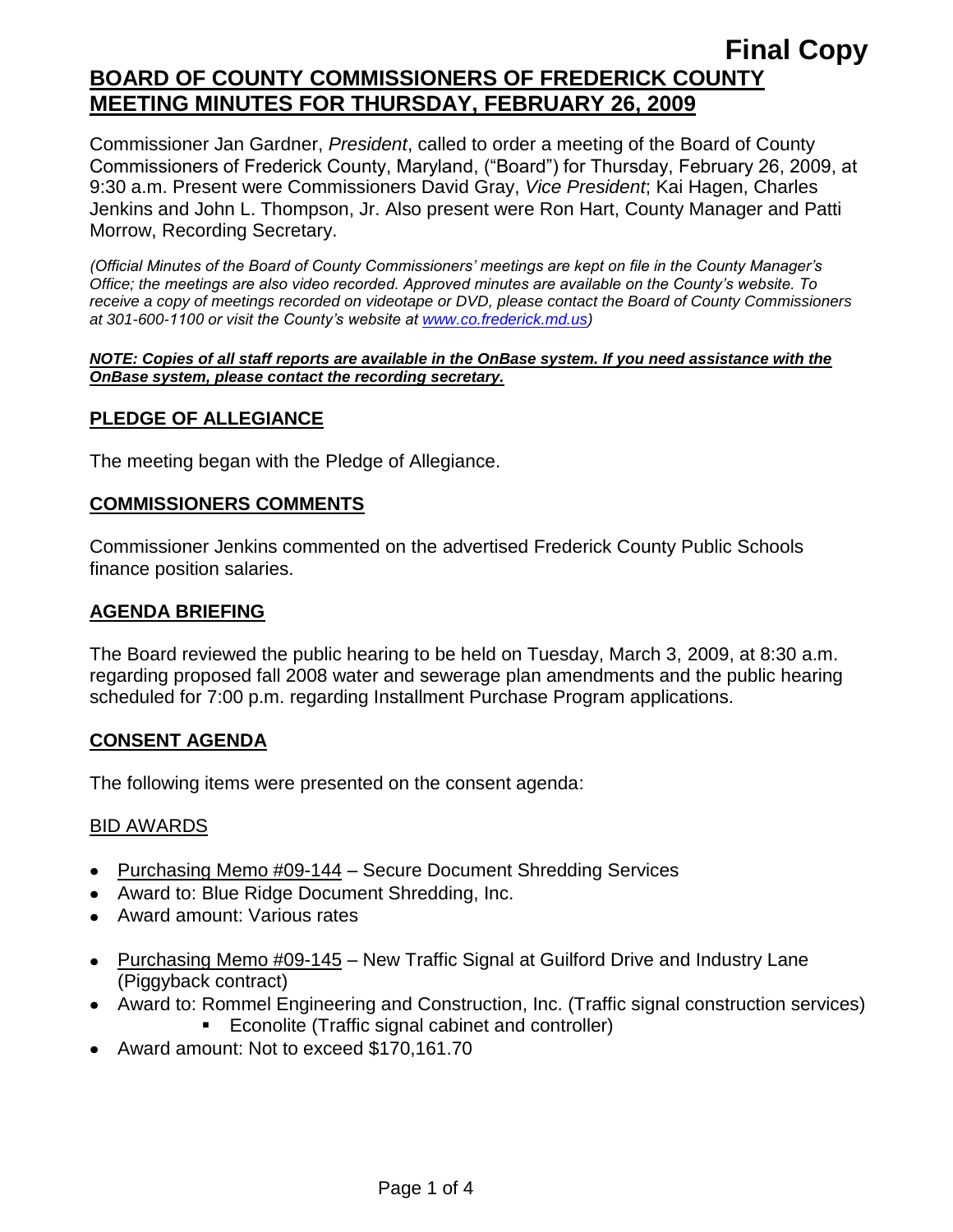#### BUDGET TRANSFERS

- BT-09-135, Accounting, Finance Division
- BT-09-136, Housing, Citizens Services Division
- BY-09-137, Family Partnership, Citizens Services Division

Commissioner Gray moved to approve the consent agenda as presented. Commissioner Hagen seconded the motion that passed 5-0.

#### **ADMINISTRATIVE BUSINESS**

### **Proposed Resolution Regarding the Spending of Federal Economic Renewal Grants – Commissioner Charles Jenkins**

Commissioner Jenkins moved to approve the proposed resolution as amended. Commissioner Gray seconded the motion that passed 4-1 with Commissioner Thompson opposed.

#### **Transit Stimulus Grant – Sherry Burford, Transit Services Division**

Austin Abraham, Management Services Division, commented on the grant request.

Commissioner Gray moved to support the staff recommendation noting the support of additional hybrid buses and a shuttle bus should additional operating money be provided. Commissioner Hagen seconded the motion that passed 5-0.

(Commissioner Jenkins left the meeting.)

#### **Bid Award – Purchasing Memo #09-143 - Contract to Provide Training and Consultation Services for Frederick County Head Start Program - Hal Good, Finance Division**

Ann Silverman, Citizens Services Division, commented on the bid award.

Commissioner Hagen moved to approve the staff recommendation. Commissioner Gray seconded the motion that passed 3-1-1 with Commissioner Thompson opposed and Commissioner Jenkins absent.

(Commissioner Jenkins returned to the meeting.)

### **Memorandum of Understanding (MOU) with the Frederick County Hepatitis Clinic for Space at the Health Department – Austin Abraham, Management Services Division**

Dr. Barbara Brookmyer, Health Services Division, and Constance Callahan, Frederick County Hepatitis Clinic, Inc., participated in the discussion of the MOU.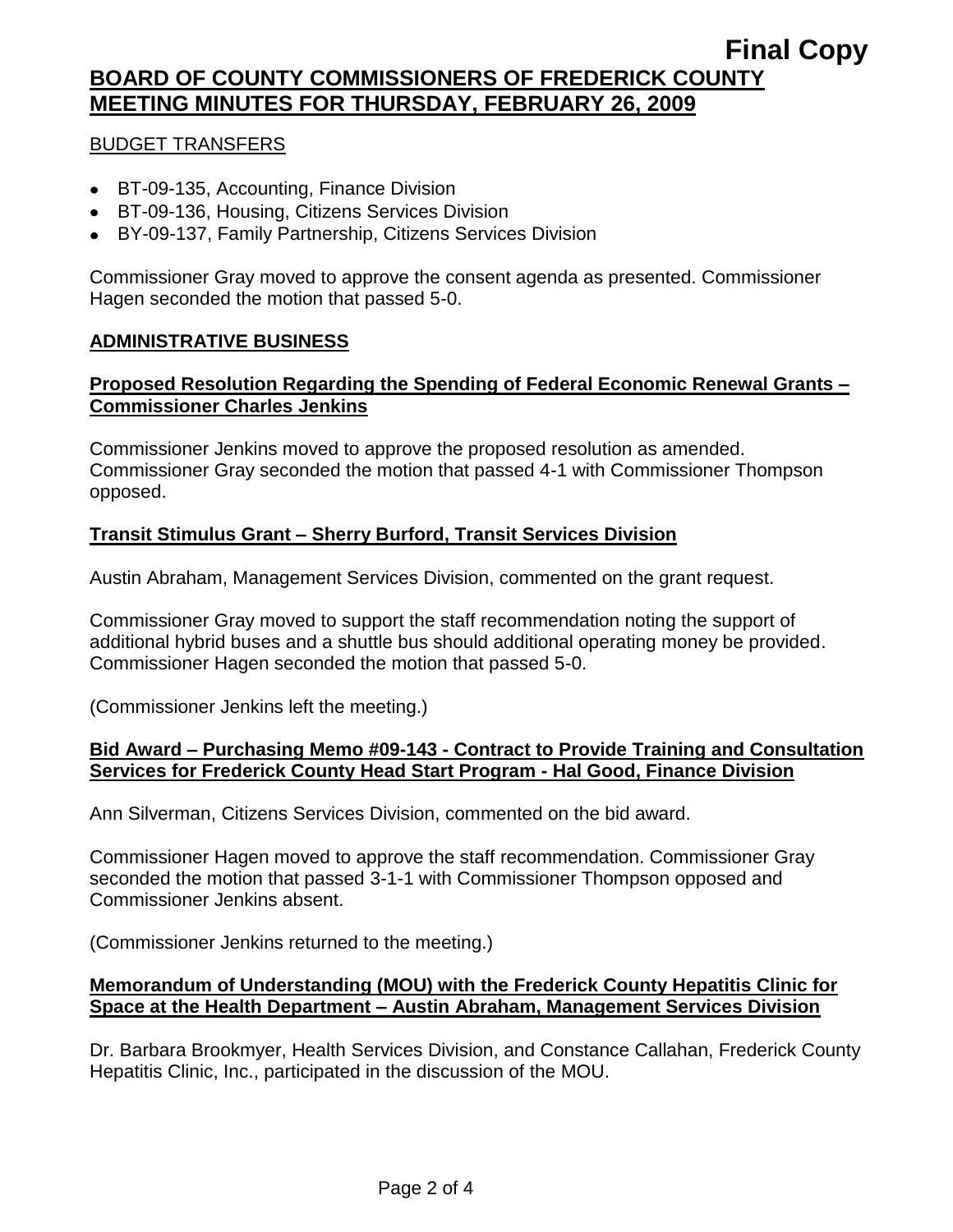Commissioner Gray moved to approve the MOU as presented. Commissioner Hagen seconded the motion that passed 5-0.

### **Construction Funding for Ballenger Creek Park Phase V Multipurpose Building – Sue Putnam, Public Works Division**

Dave Ennis, Public Works Division and Paul Dial, Parks and Recreation Division, commented on the discussion.

Commissioner Hagen moved to approve the staff recommendation with the understanding the capital funds for the construction would be in FY 2011. Commissioner Gray seconded the motion that passed 4-1 with Commissioner Thompson opposed.

### **Small Business Revolving Loan Fund – Revised Guidelines – Laurie Boyer, Economic Development Division and Kathy Mitchell, Office of the County Attorney**

Commissioner Gray moved to approve the staff recommendation. Commissioner Hagen seconded the motion.

Commissioner Thompson offered a substitute motion to abolish the small business loan fund. The motion died for lack of a second.

The vote on the original motion was 4-1 with Commissioner Thompson opposed.

#### **Legislative Issues**

John Mathias briefed the Board on the issues before the Frederick County delegation members.

Commissioner Gray moved to approve House Bill #477 regarding the retirement benefits for the Frederick County commissioners. Commissioner Hagen seconded the motion that passed 5-0.

It was indicated Commissioner Jenkins would testify at the hearing in Annapolis to support House Bill #477.

Commissioner Gardner gave a report on a recent Maryland Association of Counties (MACo) meeting.

# **COMMISSIONERS COMMENTS**

None.

# **PUBLIC COMMENTS – (3 MINUTE PRESENTATION)**